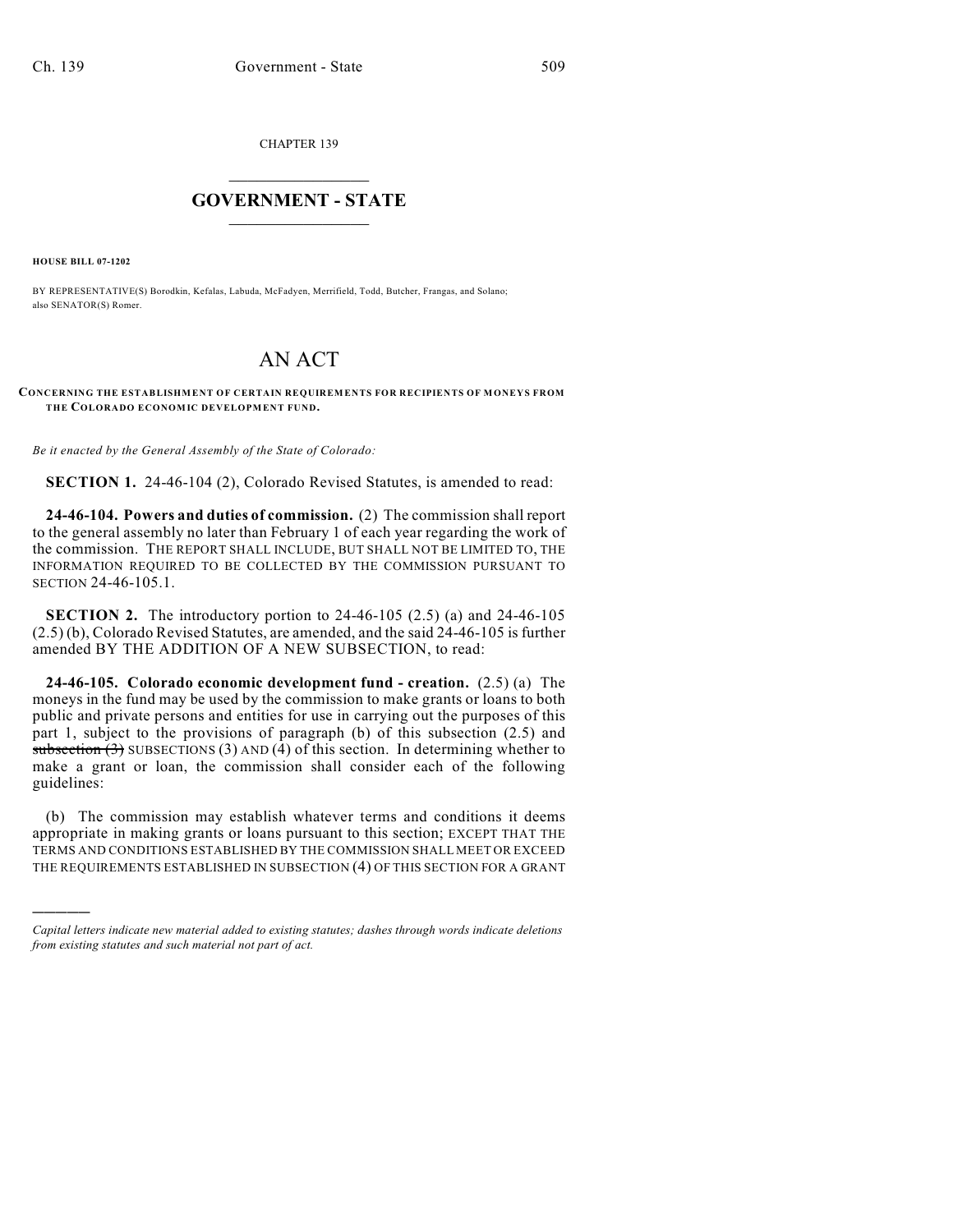OR LOAN AWARDED IN PART OR IN WHOLE BASED ON A PRIVATE PERSON'S OR ENTITY'S CREATION OF FULL-TIME PERMANENT NEW JOBS IN THE STATE. The loan amount and any interest earned thereon shall be paid back to the commission, and such moneys shall be credited to a special account in the fund to be known as the revolving account. In accordance with subsection (2) of this section, interest earned on the investment or deposit of moneys in the economic development fund shall also be credited to the revolving account. All moneys in the revolving account may be used by the commission to make loans and grants as provided in this subsection (2.5) without further appropriation by the general assembly. The commission shall not approve grants or loans to state departments or agencies for specific projects which are typically considered by the general assembly in the general appropriation bill or in supplemental appropriation bills unless the joint budget committee approves the application for such grants or loans.

(4) (a) THE COMMISSION SHALL AWARD A GRANT OR LOAN FROM MONEYS IN THE FUND BASED IN PART OR IN WHOLE ON A PRIVATE PERSON'S OR ENTITY'S CREATION OF FULL-TIME PERMANENT NEW JOBS IN THE STATE, ONLY IF THE PERSON OR ENTITY:

(I) PAYS ALL OF ITS NEW EMPLOYEES HIRED ON OR AFTER THE EFFECTIVE DATE OF THIS SUBSECTION (4) A MINIMUM WAGE AS DETERMINED BY THE COMMISSION;

(II) CREATES ONE OR MORE NEW JOBS AND MAINTAINS THE JOBS FOR AT LEAST ONE YEAR; AND

(III) (A) HAS NOT BEEN ADJUDICATED TO BE IN VIOLATION OF ANY FEDERAL, STATE, OR LOCAL LAWS AFFECTING THE HEALTH, SAFETY, OR WORKING CONDITIONS OF EMPLOYEES FOR AT LEAST THE PRIOR FIVE YEARS, AS CERTIFIED BY THE PERSON OR ENTITY; OR

(B) HAS BEEN ADJUDICATED TO BE IN VIOLATION OF A FEDERAL, STATE, OR LOCAL LAW AFFECTING THE HEALTH, SAFETY, OR WORKING CONDITIONS OF EMPLOYEES WITHIN FIVE YEARS OF APPLYING FOR A GRANT OR LOAN PURSUANT TO THIS SECTION, BUT CAN PROVIDE EVIDENCE TO THE COMMISSION THAT IT HAS CORRECTED THE VIOLATION OR HAS TAKEN STEPS TO CORRECT THE VIOLATION AND CAN PROVIDE AN ESTIMATED DATE BY WHICH THE VIOLATION WILL BE CORRECTED.

- (b) THE PROVISIONS OF THIS SUBSECTION (4) DO NOT APPLY TO THE FOLLOWING:
- (I) A NONPROFIT ENTITY; OR

(II) AN INTERN OR TRAINEE WHO IS UNDER THE AGE OF TWENTY-ONE AND WHO IS EMPLOYED FOR A PERIOD OF NOT LONGER THAN THREE MONTHS.

(c) NO PERSON OR ENTITY SHALL PAY AN EMPLOYEE THROUGH A THIRD PARTY OR TREAT AN EMPLOYEE AS A SUBCONTRACTOR OR INDEPENDENT CONTRACTOR TO AVOID THE REQUIREMENTS OF THIS SUBSECTION (4). THE PROVISIONS OF THIS PARAGRAPH (c) SHALL NOT APPLY TO A PERSON OR ENTITY THAT HIRES SUBCONTRACTORS OR INDEPENDENT CONTRACTORS IN THE NORMAL COURSE OF THE PERSON'S OR ENTITY'S BUSINESS.

**SECTION 3.** Part 1 of article 46 of title 24, Colorado Revised Statutes, is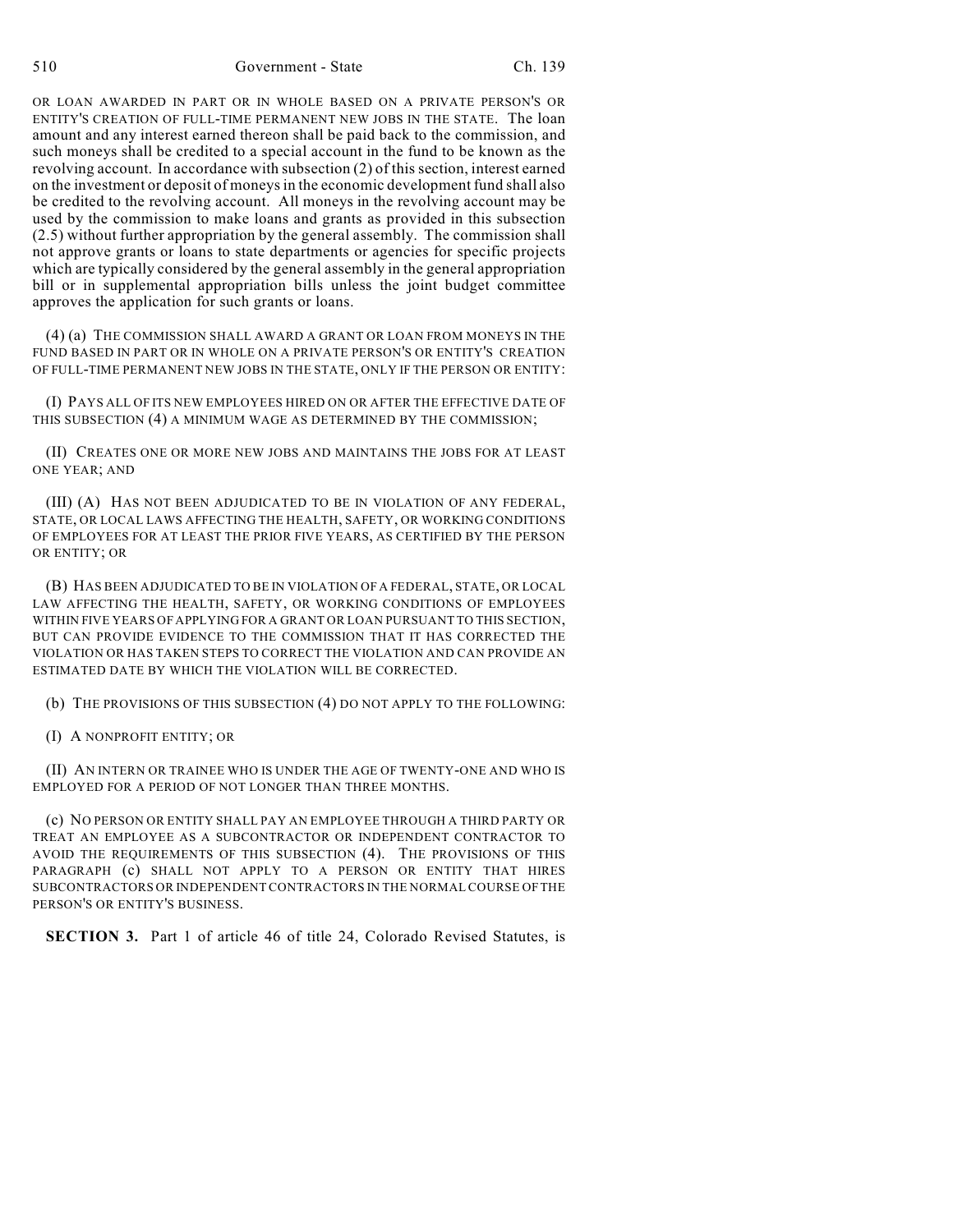amended BY THE ADDITION OF A NEW SECTION to read:

**24-46-105.1. Reporting requirement - new jobs created.** (1) EVERY PRIVATE PERSON OR ENTITY THAT RECEIVES A GRANT OR LOAN FROM THE COMMISSION PURSUANT TO THIS ARTICLE, AWARDED IN PART OR IN WHOLE ON THE BASIS OF THE PERSON'S OR ENTITY'S CREATION OF FULL-TIME PERMANENT NEW JOBS WITH WAGE REQUIREMENTS SHALL FILE A PROGRESS REPORT WITH THE COMMISSION. THE PROGRESS REPORT SHALL INCLUDE, BUT SHALL NOT BE LIMITED TO, THE FOLLOWING:

(a) THE NAME OF THE PERSON OR ENTITY THAT RECEIVED THE GRANT OR LOAN AND, IF THE RECIPIENT IS AN ENTITY, THE NAME OF THE CHIEF OFFICER OF THE ENTITY;

(b) THE BUSINESS ADDRESS AND BUSINESS PHONE NUMBER OF THE PERSON OR ENTITY THAT RECEIVED THE GRANT OR LOAN;

(c) THE AMOUNT OF THE GRANT OR LOAN AWARDED TO THE PERSON OR ENTITY BY THE COMMISSION;

(d) A STATEMENT OF THE NUMBER OF NEW FULL-TIME PERMANENT JOBS THAT THE PERSON OR ENTITY THAT RECEIVED THE GRANT OR LOAN HAS CREATED TO DATE;

(e) PAYROLL OR OTHER DATA TO VERIFY THE NUMBER OF NEW JOBS CREATED BY THE PERSON OR ENTITY;

(f) THE AVERAGE ANNUAL COMPENSATION LEVEL OF NEW FULL-TIME PERMANENT EMPLOYEES OF THE NEW JOBS CREATED;

(g) A STATEMENT AS TO WHETHER THE PERSON OR ENTITY THAT RECEIVED THE GRANT OR LOAN REDUCED EMPLOYMENT AT ANY OTHER SITE CONTROLLED BY THE PERSON OR ENTITY IN THE STATE AS A RESULT OF AUTOMATION, MERGER, ACQUISITION, CORPORATE RESTRUCTURING, OR OTHER BUSINESS ACTIVITY; AND

(h) ANY OTHER INFORMATION REASONABLY REQUIRED BY THE COMMISSION TO EVALUATE THE PROGRESS OF THE PERSON OR ENTITY THAT RECEIVED THE GRANT OR LOAN AND THE EFFECTIVENESS OF AWARDING THE GRANT OR LOAN.

(2) THE PROGRESS REPORT SUBMITTED TO THE COMMISSION SHALL INCLUDE A SIGNED CERTIFICATION BY THE PRIVATE PERSON WHO RECEIVED THE GRANT OR LOAN OR, IF THE RECIPIENT IS A PRIVATE ENTITY, THE CHIEF OFFICER OF THE ENTITY THAT RECEIVED THE GRANT OR LOAN AS TO THE ACCURACY OF THE PROGRESS REPORT.

(3) ANY PRIVATE PERSON OR ENTITY THAT RECEIVES A GRANT OR LOAN PURSUANT TO THIS ARTICLE BASED IN PART OR IN WHOLE ON THE PERSON'S OR ENTITY'S CREATION OF FULL-TIME PERMANENT NEW JOBS IN THE STATE SHALL FILE THE PROGRESS REPORT REQUIRED PURSUANT TO SUBSECTION (1) OF THIS SECTION NO LATER THAN ONE YEAR AND ONE HUNDRED TWENTY DAYS AFTER THE JOBS HAVE BEEN CREATED.

(4) THE COMMISSION SHALL INCLUDE THE INFORMATION COLLECTED EACH YEAR PURSUANT TO SUBSECTION (1) OF THIS SECTION IN THE COMMISSION'S REPORT TO THE